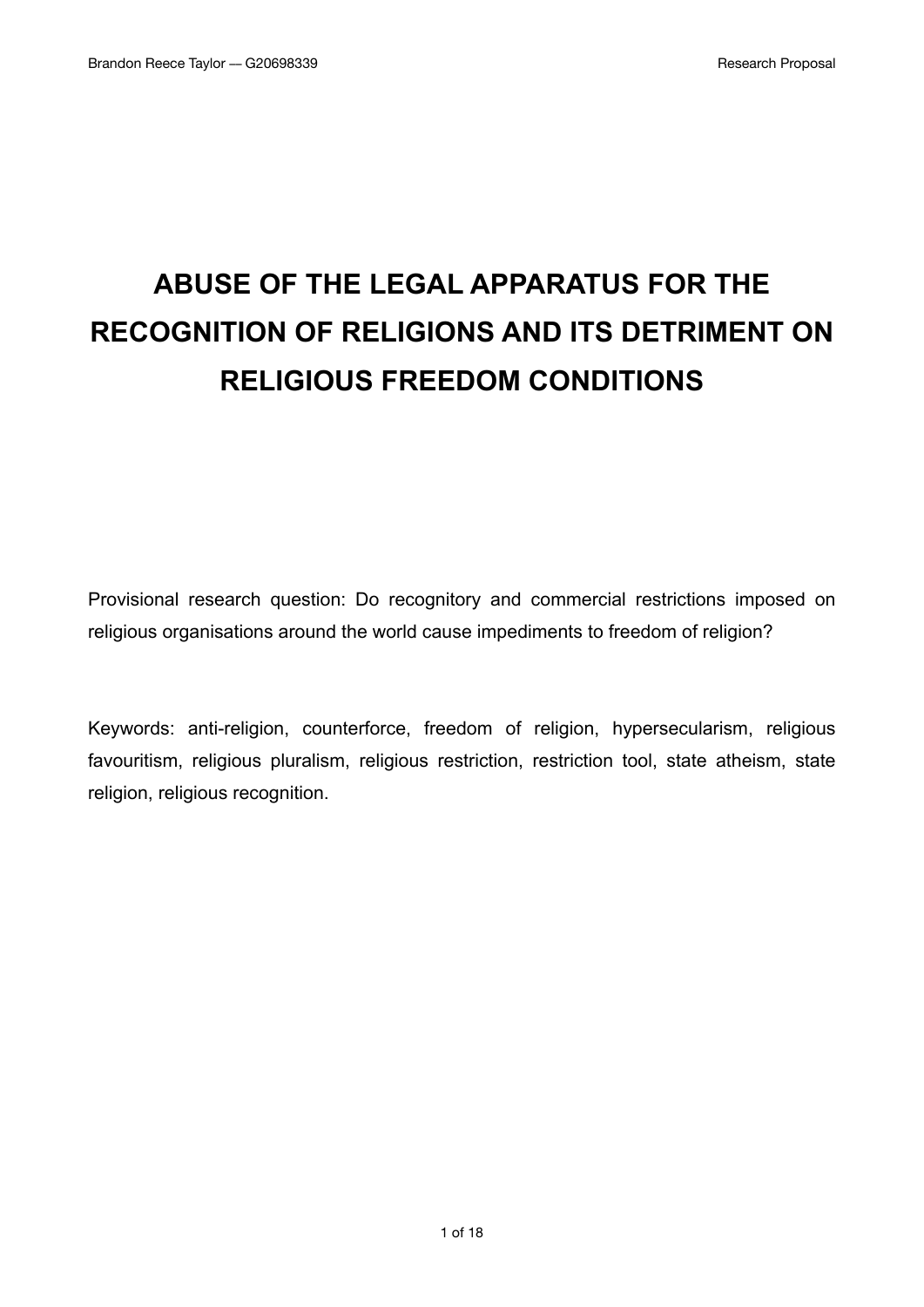# **Contents**

––––––––––––––––––––––––––––––––––

Introduction – page 3

Methodology – page 6

Literature review – page 9

Schedule – page 11

References – page 14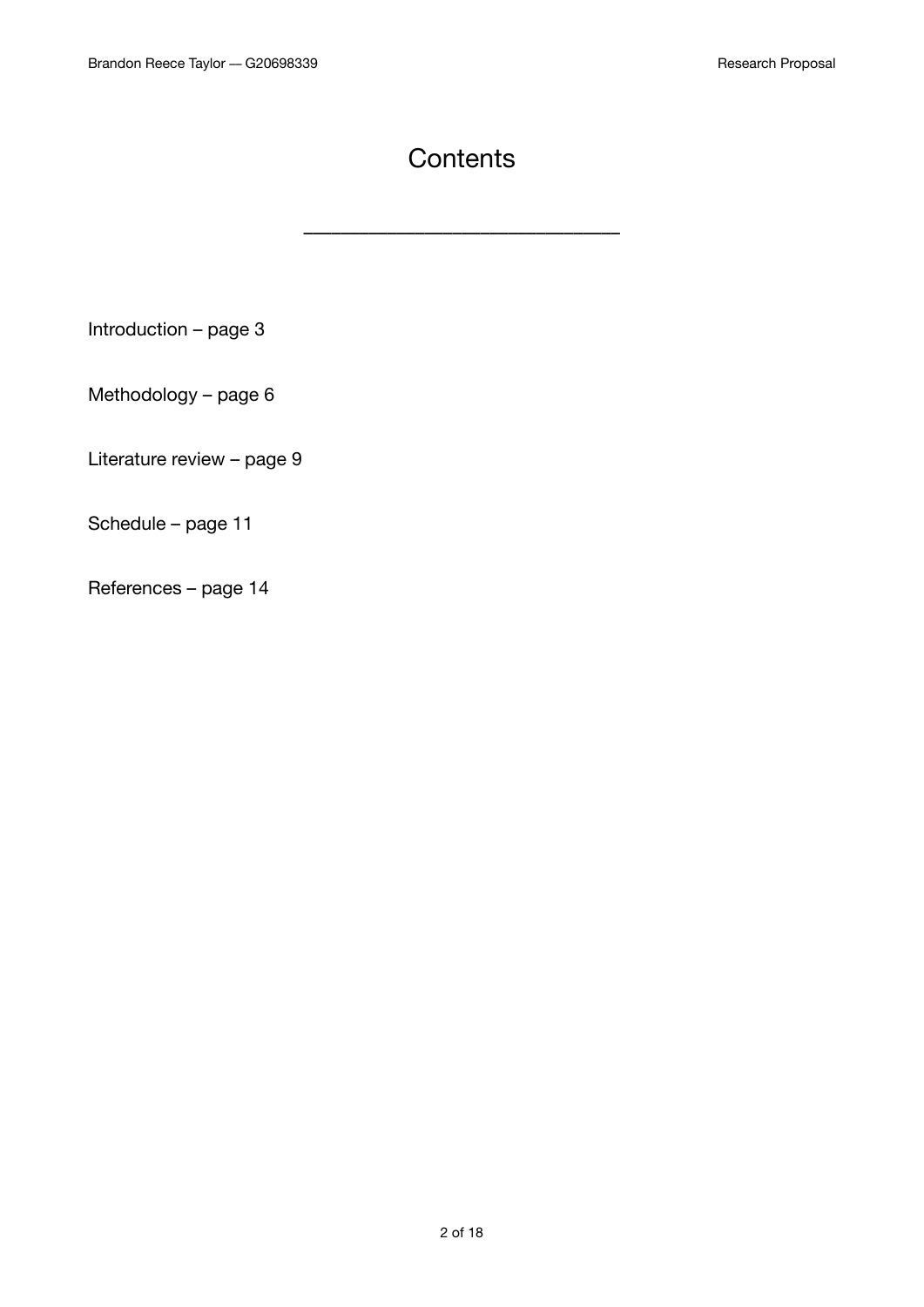### Introduction

––––––––––––––––––––––––––––––––––

**Provisional title** – Abuse of the legal apparatus for the recognition of religions and its detriment on religious freedom conditions.

**Provisional research question** – Do recognitory and commercial restrictions imposed on religious organisations around the world cause impediments to freedom of religion?

In their 2020 International Religious Freedom Report, the United States Commission on International Religious Freedom (USCIRF) detailed the recognition processes for religious organisations by country. Although the dynamics of religious restriction were acknowledged (USCIRF, 2020), the data alone did not explicate the possible link between the abuse of recognition systems and issues such as religious freedom violations, forced migration, discrimination, and terrorism. This project is primarily concerned with how the legal apparatus of religious recognition could be abused by governments and why this may be fundamental to the conditions of religious liberty (Bielefeldt, 2011). Religious recognition denotes the mechanism for the legal registration of religious institutions in a country; government recognition normally permits institutions to conduct commercial operations and religious services legally.

Abuse of such a system may include a deliberate bureaucracy bias against some groups to make legal registration difficult to obtain (The Law Library of Congress, 2018). This can entail requests for members' personal details to store in databases for surveillance purposes (USCIRF, 2020), or the weaponisation of terms like cult, foreign religion, and extremism against religious groups that the state does not approve of e.g. Jehovah's Witnesses in Russia (Baran, 2020; Galperin & O'Brien, 2016). Studies of religious restriction divide the topic into government restriction and social hostility (Kishi & Schiller, 2018); government restriction is the focus for this research as the potential misuse of recognition systems by governments and political parties will be explored. Secondly, this study seeks to determine whether the commercial operations of religious institutions contradict religious principles (Meyler, 2009) and how governments may use recognition systems to restrict religious commerce e.g. the selling of religious texts or the collection of donations. Thirdly, determining whether economic freedom is relevant to religious freedom conditions will be important to this project's study of the intersection between business, religious recognition, and freedom of religion (Clark et al., 2014).

Overall, there is a lack of knowledge regarding how the abuse of mechanisms of religious recognition could be fundamental to religious freedom conditions. Understanding how this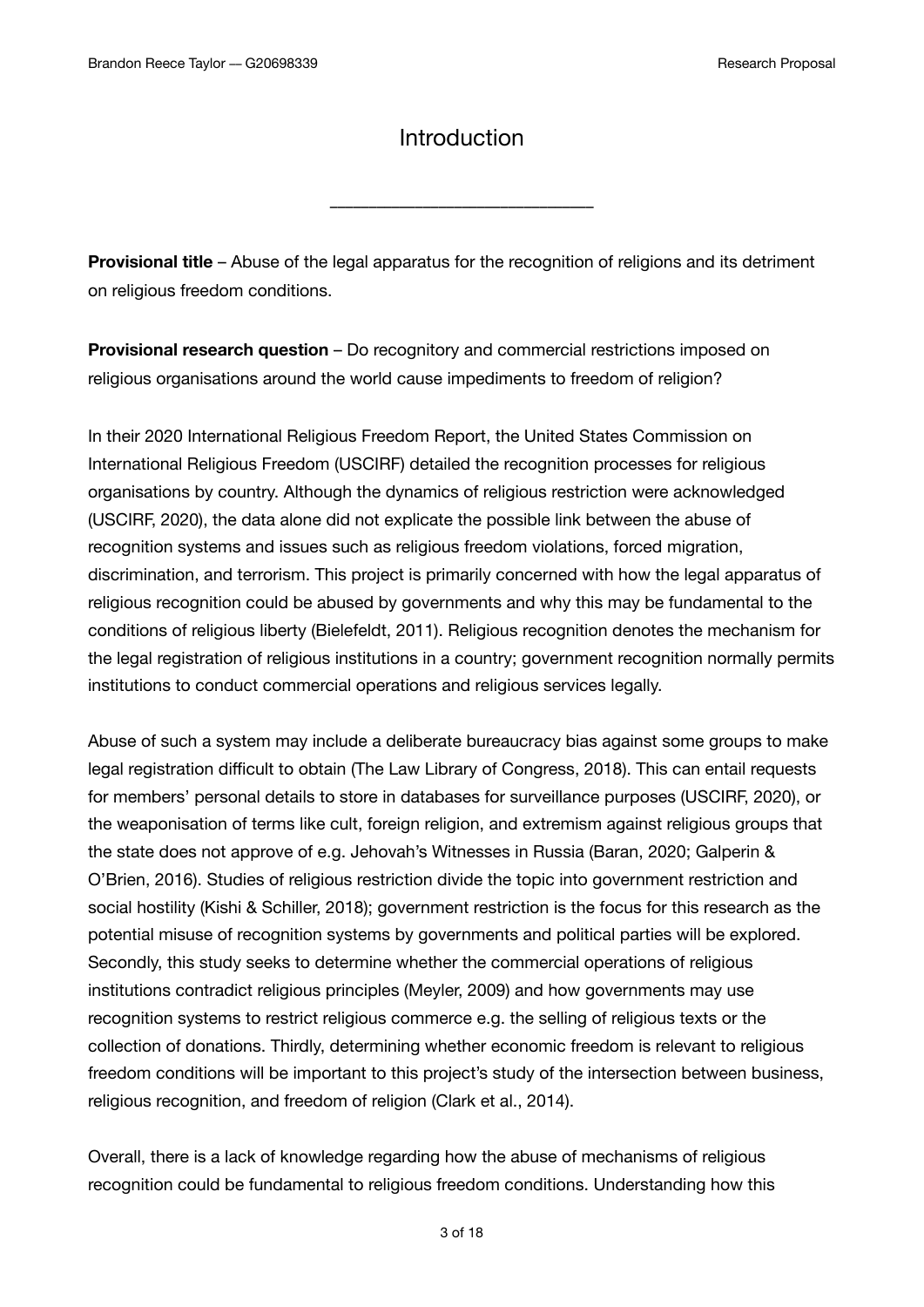manipulation of recognition could be resolved through policy amendments and the promotion of economic prosperity is also central to this research. Highlighted here is a definitive gap in the current literature for an analysis of how cultural and political environments considered detrimental to religious minorities could be underpinned by abused processes of recognition. This project will contribute to knowledge by introducing new theories to clarify what religious recognition entails and how it may be misused. Furthermore, this research will develop the existing literature by recommending how recognition systems could be changed to reduce their detriment to minorities and subjugated communities.

The 2019 Pew report on religious restrictions (Cooperman et al.) explored the alarming rate at which limitations on religious institutions had increased globally from 2007 to 2017. This included excessive registration processes that sought to restrain religious activity as well as the practice of offering no legal protection for minorities e.g. China's network of underground churches whose recognition has long been denied (Wenger, 2004). That report and another similar article (Cooperman et al., 2017) raise concerns over how numerous countries may misuse religious recognition to favour certain religions over others. This provides recent evidence for the upward tre[n](#page-3-0)d in government restrictions on religion via an apparatus of recognition<sup>[1](#page-3-0)</sup> which is presented as a major freedom of religion issue (Kishi & Schiller, 2018).

<span id="page-3-1"></span>Noting the upward trend in restrictions and the gap identified in the literature, this project's research area is both distinctive and relevant. By exploring how religious freedom might be threatened by the misuse of recognition and commercial restrictions, the primary goals of raising greater awareness and harnessing a better understanding of the issue will be achieved. This project will contribute to knowledge in three main ways; firstly, by providing an analysis to determine whether recognition systems are indeed the underlying cause to violations of religious freedom which will be supported by interviews with leading figures in the field. Secondly, the study aims to identify and classify which specific restriction tools stem from an abused system of recognition. Thirdly, this project will uniquely explore the intersection of business, religious recognition, and freedom of religion (Kurenlahti & Salonen, 2018; Stearns, 2006; Ulusoy, 2015). The fact that this intersection has yet to be sufficiently explored is another testament to the originality of this project which further highlights its distinctiveness.

This research carves out a space in the existing literature between similar legal mechanisms that may restrict religious freedom, such as the use of citizenship laws as seen in India recently (Bhat, 2019), or the French and Chinese government restriction of religious clothing (Cooperman et al., 2016). The research will stand alongside these existing discussions by exploring how religious recognition systems can be manipulated, why this is occurring, the possible consequences of this, what countermeasures could be put in place to stop this and what other forces may naturally arise to combat this abuse of recognition (Durham, 2010).

<span id="page-3-0"></span> $<sup>1</sup>$  $<sup>1</sup>$  $<sup>1</sup>$  refers to the government system and its set of policies established for purpose of recognising religions or religious</sup> organisations in a country; similar terms used include 'religious recognition apparatus' and 'recognition mechanism'.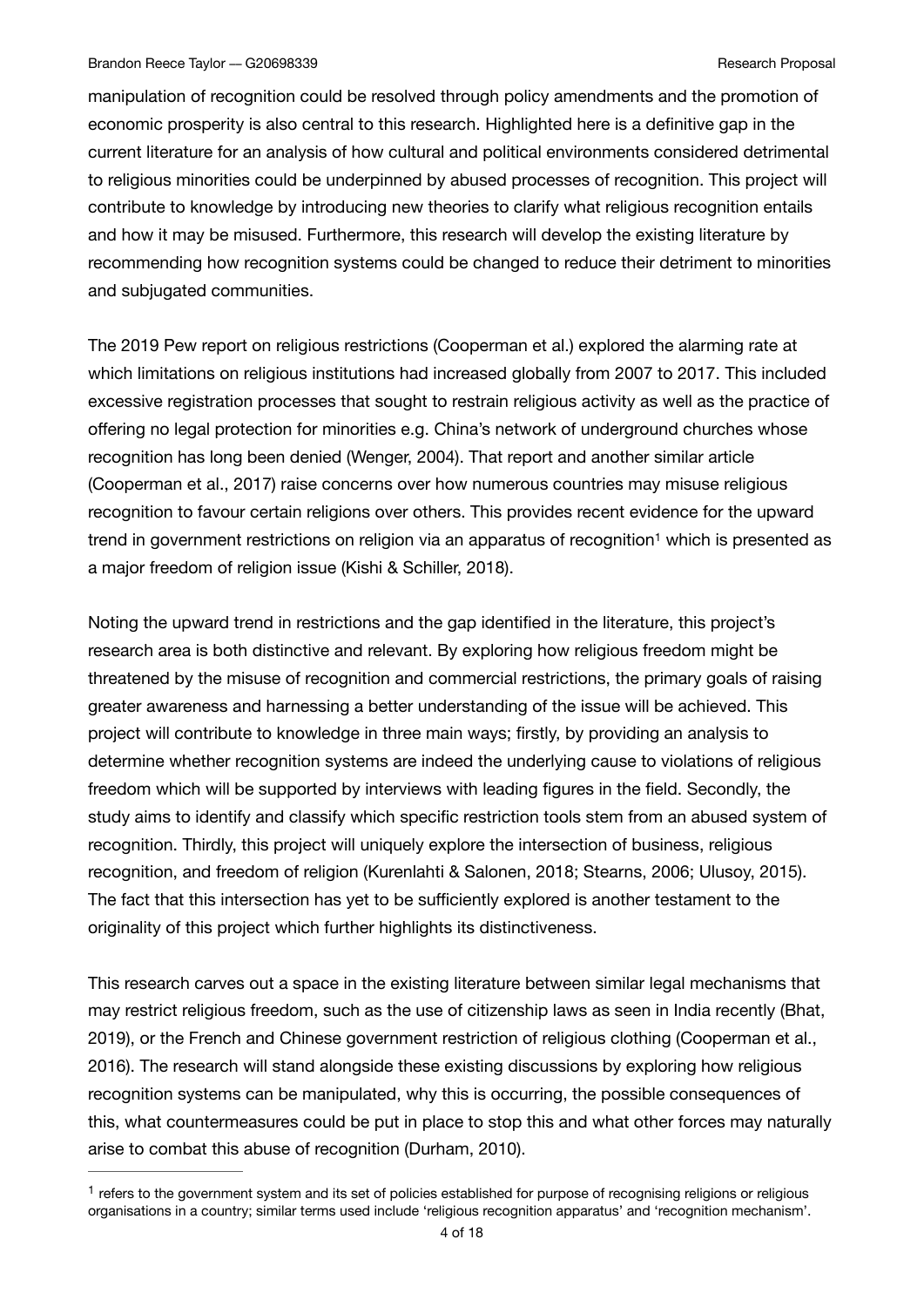The main research question that this project asks is: *Do recognitory and commercial restrictions imposed on religious organisations around the world cause impediments to freedom of religion?*  Further research questions branching from this central enquiry include:

- Is the imposition of commercial restrictions on religious institutions a freedom of religion issue?
- What techniques of restriction could be included in a religious recognition apparatus?
- By what avenues can religions be legally recognised?
- What types of religions could be adversely effected by the abuse of recognition systems?
- What recommendations can be made to help resolve the potential issues arising from government systems of religious recognition?
- Is a free-market economy the remedy to religious freedom repression?

The research question of this project is highly original because although it sits within the widely researched area of religious freedom, it focuses on the niche of religious recognition. The question's originality is also highlighted through its amalgamation of business, religious recognition and religious freedom and how the former two elements positively and negatively influence the conditions of the latter (Ikäheimo, 2019). Finally, this study aims to:

- Analyse religious freedom reports and country constitutions to determine the current extent of recognition misuse and how this misuse may impact religious freedom conditions.
- Complete at least fifteen interviews with key figures working in religious freedom advocacy.
- Define and explore restriction tools included as part of a religious recognition system.
- Explore whether religious freedom, religious recognition and economic prosperity are symbiotic.
- Make recommendations on how policies and laws could be altered to reduce the damage on freedom of religion possibly caused by the abuse of religious recognition apparatuses.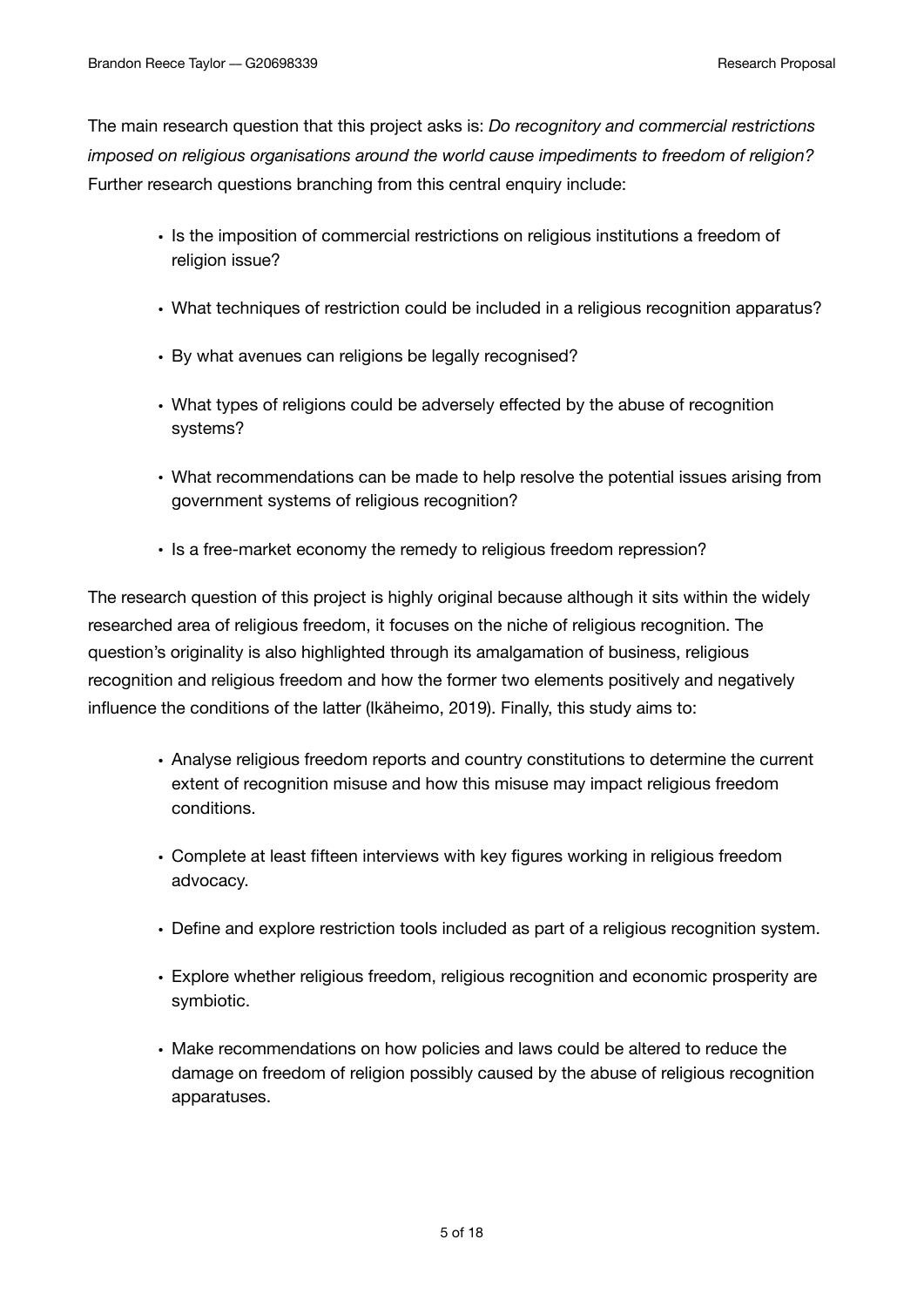## **Methodology**

––––––––––––––––––––––––––––––––––

This project aims to determine whether government mechanisms for recognising religions could be fundamental to establishing legal and cultural environments in which religious liberties are subjected to repeated violation. There exists three strands to the research methodology:

- To conduct at least fifteen interviews with religious freedom commissioners to explore whether recognition systems impact religious freedom conditions.
- Supplementary use of journal articles as well as governmental and non-governmental reports that document religious freedom conditions.
- Supplementary use of national constitutions as direct sources regarding religious freedom policy and how governments frame their approach to recognising different religions. The analysis of these constitutions will be validated by academic sources that study constitutional terminology.

As this study will concentrate on countries where foreign travel is limited due to the COVID-19 pandemic and where the discussion of religious freedom issues is dangerous, collecting data in person will be unrealistic for a single individual to undertake. Each interview will follow a semistructured approach which will allow for greater elaboration on key topics that fully structured interviews often don't permit; access to interviewees will be made through pre-existing contacts and interview requests. Due to the prominence and specialisms of some participants, it may be more appropriate to waive anonymity in which case permission from the participant will be gained, both during fieldwork and during the project's dissemination. These permissions will be obtained through research consent forms to ensure participants are protected at each stage of the project. Due to the ongoing pandemic, interviews will take place via Zoom; these will be recorded and transcribed. All sensitive data – including recordings, transcriptions and field notes – will be kept in a secure location and only ever accessed by the researcher.

To address the notion that recognition systems are potential religious freedom inhibitors, this project will:

- Explore the philosophical discourse of recognition theory (Honneth, 1996; Taylor, 1992).
- Compile data from sources such as the UN Special Rapporteur on freedom of religion or belief (OHCHR, 2020), USCIRF, and the Pew Research Center (The Religious Studies Project, 2018).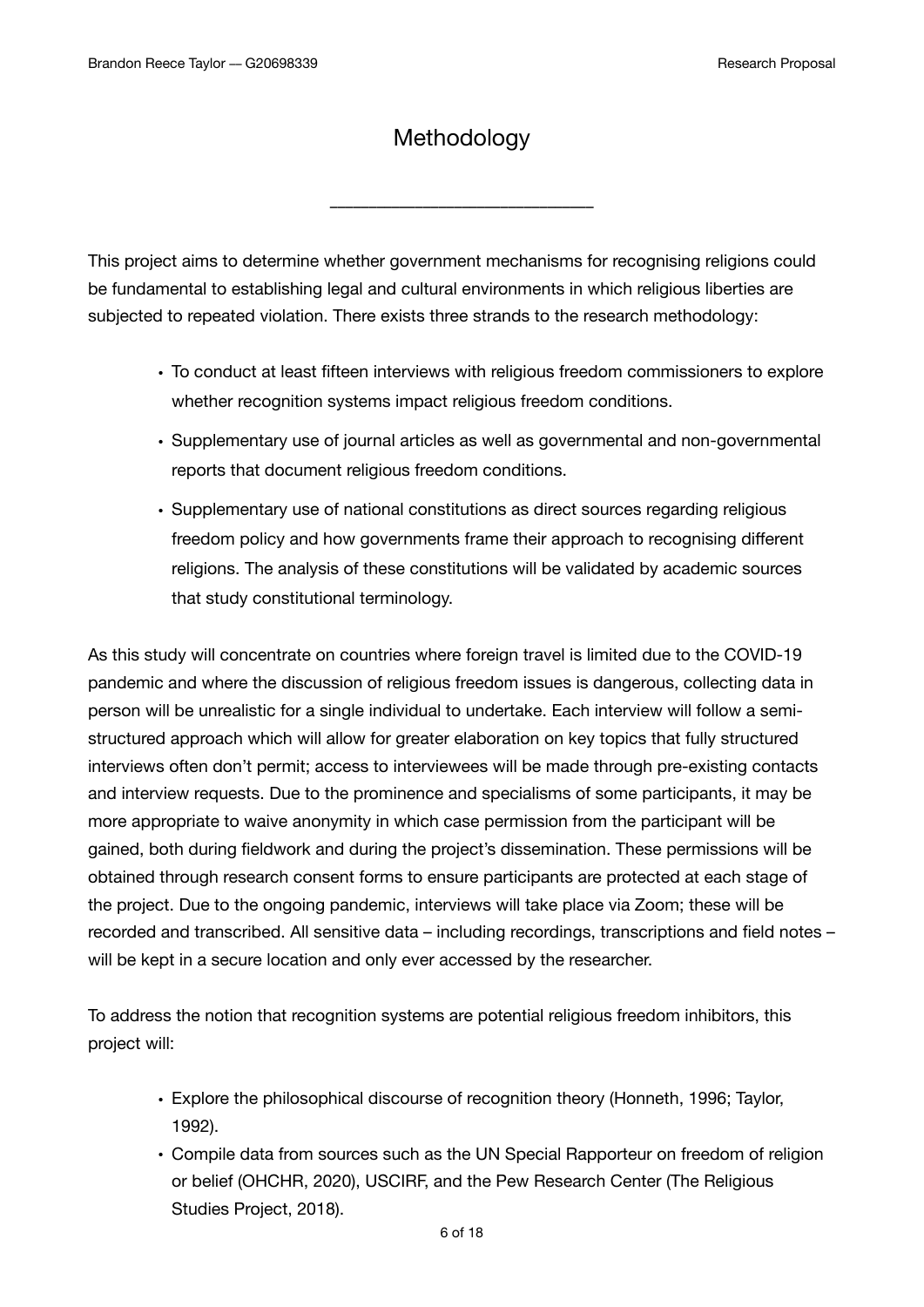- Analyse this data with support from interviews with key figures in religious freedom.
- Conduct a comparative study of countries where the apparatus of recognition may be abused to restrict religion (USCIRF, 2020).

To manage the breadth of this project, the chosen segmented structure will create five parts, each consisting of numbered sections and subsections. Parts 2 to 4 will be considered the core research parts and are provisionally titled *An analysis of business and religion*, *Legality of religious organisations*, and *Impacts on freedom of religion* respectively. Parts 1 and 5 will constitute the introduction and the conclusion/recommendations respectively. To deal with the workload, Parts 2, 3, and 4 will be researched and written consecutively. This approach will allow time for considering how each part links to the next through signposting to interconnecting theories as a way of maintaining fluency and consistency. Regarding figures or diagrams used, these will be positioned in-text to ensure a professional layout for the research.

<span id="page-6-1"></span>There are several key sources beyond academic journals that this project will use for secondary data. The decision to split these additional sources into two types has been made as part of the overall methodology; nine report[s](#page-6-0) and twelve organisations<sup>[2](#page-6-0)</sup> whose endeavours include religious freedom protection and reporting on religious freedom conditions. Using data from this variety of organisations will allow for the project to maintain its credibility as all conclusions made will be based on multiple sources from a plurality of perspectives.

The most comprehensive report that this project will use is the International Religious Freedom Annual Report by USCIRF, an American bipartisan federal commission appointed to monitor religious freedom around the world. Notable is the exclusion from monitoring the United States itself which highlights the main criticism of USCIRF; that its efforts are partial to an American worldview. This raises concerns over the commission's objectivity as the State Department has the final say over policy regarding religious freedom. Despite these concerns, USCIRF's annual report remains the most extensive regarding global religious freedom; critical to this project is the report's section on recognition systems.

The Pew Research Center dedicates some of its operations to reporting on religious restriction which provides a set of useful sources while another series of reports intended for use are those produced by the UN Special Rapporteur on freedom of religion or belief. The Special Rapporteur provides insight into religious freedom conditions with an array of themes but crucially, UN reports don't suffer from national bias. Other reports of interest include Freedom in the World, The Foreign

<span id="page-6-0"></span> $2$  The twelve organisations working in the area of religious freedom whose materials will be used by this project include: International Panel of Parliamentarians for Freedom of Religion or Belief, United States Commission on International Religious Freedom, All Party Parliamentary Group for International Freedom of Religion or Belief, Religious Freedom Institute, Religious Freedom & Business Foundation, OHCHR, Human Rights Without Frontiers (HRWF), Freedom House, Open Doors, Human Rights Watch, Global Terrorism Database (to be used for linking terrorism to abuse of religious recognition), Association of Religion Data Archives and Amnesty International.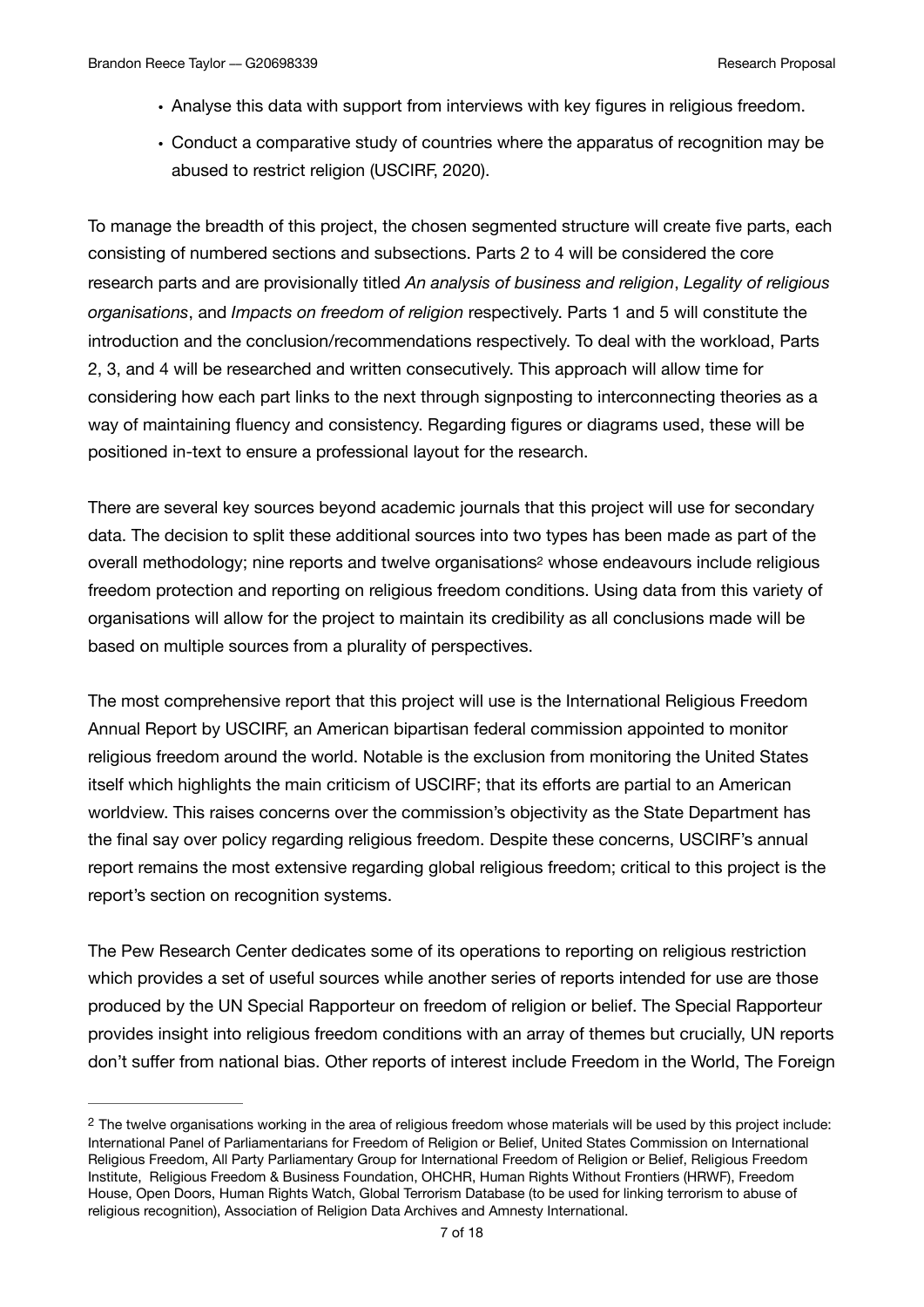& Commonwealth Office Report on Human Rights & Democracy and the State Department Country Reports on Human Rights Practices, each of which include religious freedom segments. The EU Annual Report on Human Rights and Democracy in the World also consists of sections that address religious freedom conditions and in some cases, these explore the use of recognition as a restriction tool (Borrell, 2019). Finally, the Open Doors World Watch List will become a useful resource for exploring restrictions impacting Christian communities specifically. With up to 80% of religious persecution overall directed towards Christians (NowThis World, 2015), this resource will help to determine how recognition systems may be used to especially disenfranchise Christians around the world.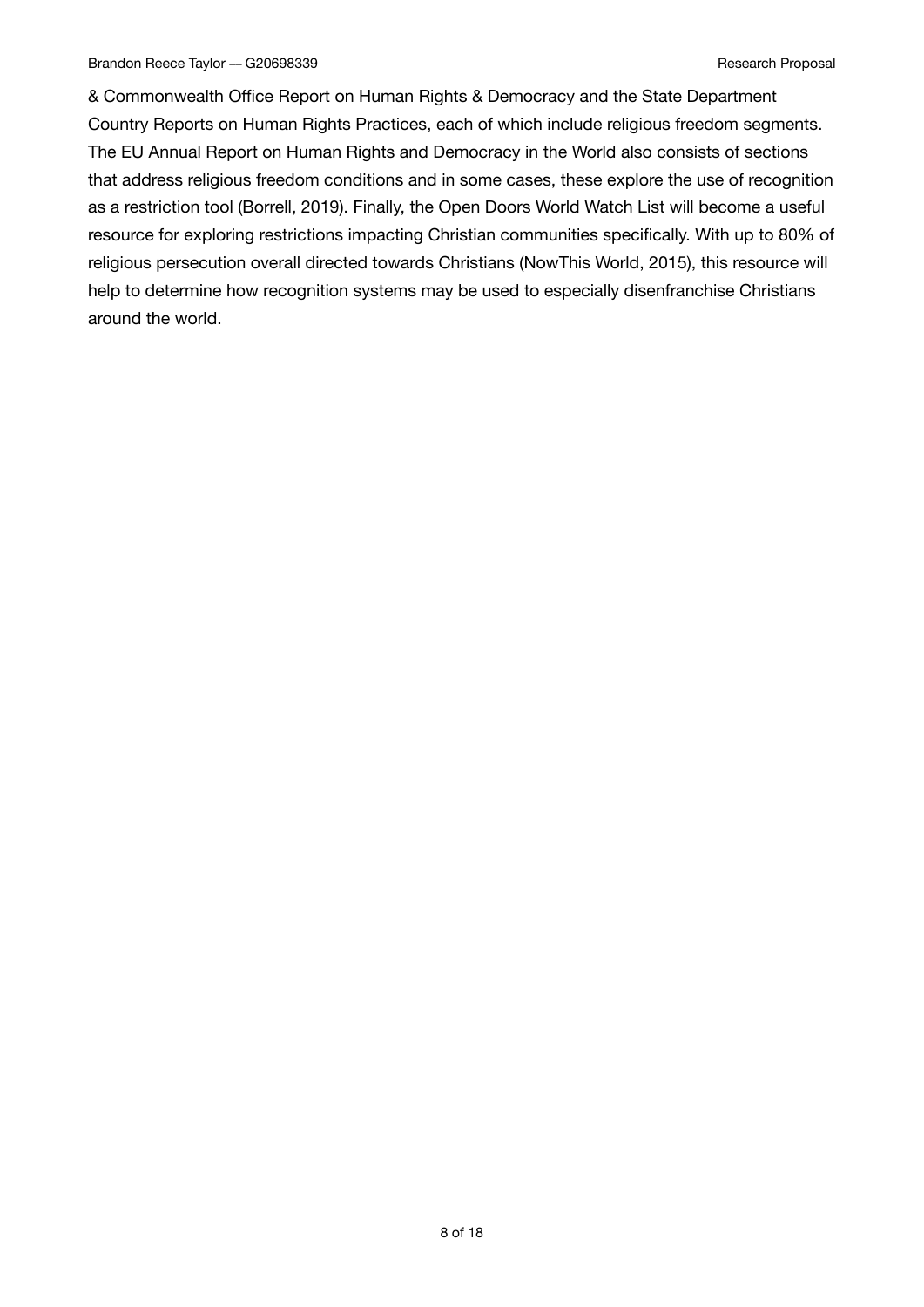#### Literature review

––––––––––––––––––––––––––––––––––

Much of the existing literature in the field is based upon recognition theory. Recognition theory explores the philosophy of recognition; namely, the characteristics, purpose and benefits of recognition in whichever sphere it is applied. Central to the project's research is the application of the philosophy of recognition to the context of governments recognising religion. Fundamental in this line of research is Axel Honneth, chosen for his theory of recognition which was key to establishing discourses on recognition theory (Honneth, 1996; Mookherjee, 2017). It is Honneth's work that later writers like Charles Taylor (1992), Paddy McQueen (2015), and Heikko Ikäheimo (2019) based their own positions upon. Also, Risto Saarinen's work *Recognition and Religion* (2016) precisely applies such theories of recognition to the contemporary situation of religion which propels his work to become a central text for the project.

Tackling the issue of religious legality and recognition is Professor Cole Durham who specialises in how religious community structure is impacted by law and religious freedom policy (Durham, 2010). Durham's work helps to corroborate this project as he discusses how an abused system of recognition is fundamental to maintaining a culture of religious repression. However, some of Durham's works on this topic were written in the late 1990s (Durham, 1999); the world has changed significantly since then which highlights a need for an update to the literature. Another major author in the field is UN Special Rapporteur, Heiner Bielefeldt. Bielefeldt's incumbency saw him report on the issue of religious recognition abuse (2011) and he continues to publish works on religious freedom (Bielefeldt, 2018). Other academics whose efforts complement the empirical findings of Bielefeldt include Effie Fokas (2018) and Otmar Oehring (2019). Whilst offering an update to the philosophical discourse of recognition theory, Gábor Halmai's works on statechurch relations (2017) also provide further corroboration for how recognition misuse by some governments may severely impact the conditions of religious liberty (2015).

Exploring the intersection of business, religious freedom, and religious recognition is Brian J. Grim, president of the Religious Freedom & Business Foundation, whose writings offer corroborative support to the notion that an open economic system is essential to achieving and maintaining a positive environment for religious freedoms to flourish (Grim, 2014; Clark et al., 2014). Grim's efforts, both academically and practically, have inspired the basis of this project, however, it is Max Weber's theory of the Protestant work ethic that lays the foundation for the notion that religious freedom and business practice are symbiotic (Weber, 2003, originally 1930). It is Weber's theory that ignited the discussion of the relationship between business and religion with particular relevance to the research of the project (Gürtler, 2018). In addition to Roger Finke (1990) and Robert Hefner (2015), the works of Dr. Gregory Chase (Chase, 2014; Chase, 2016) and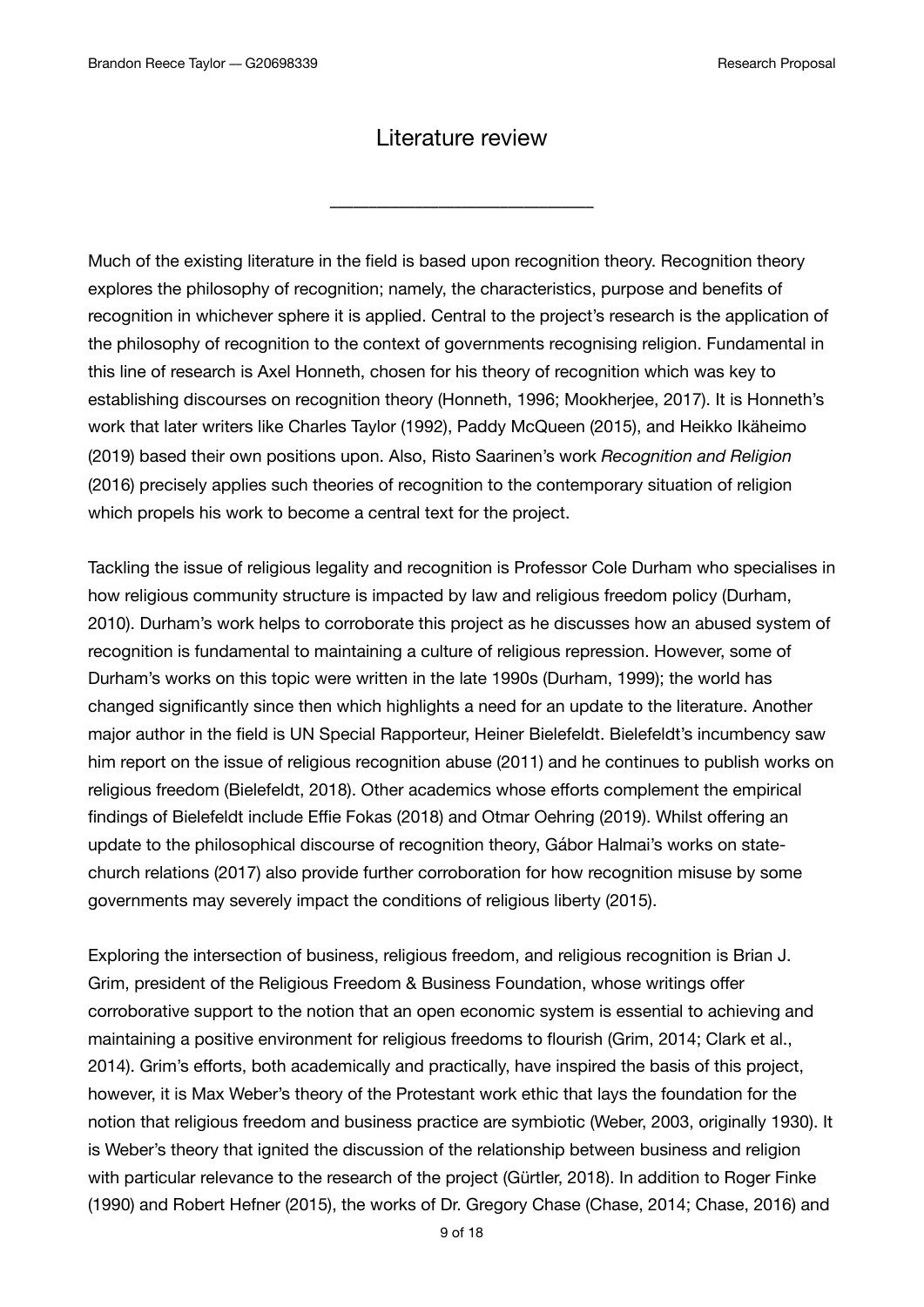Professor Ilan Alon (Alon & Chase, 2005; Alon & Spitzer, 2013) will be central to exploring the relationship between business and religion. Additionally, to discuss the ethics of religious commerce, the works of Bernadette Meyler (2009) and related reports will be adopted (CRL Rights Commission, 2017). Finally, other key authors include Anthony Gill and John Owen whose discussion of economic prosperity and religious liberty make for essential reading (Gill & Owen, 2017).

Finally, to help identify how government policy and business activity may be used to reduce the negative impacts of recognition systems, the works of Johan David van der Vyver (1996) and Carolyn Evans (2001) will be used. Their scholarship is corroborative regarding the premise of the project and will be central to understanding how religious freedom is achieved and maintained which links to the project's overall goal. Other academics writing in this area include Michael Wiener, Nazila Ghanea and Elena Ervas while John Witte Jr. and Karen Murphy (2013) provide further academic voices to the subject of religious freedom. Although published in the mid 1990s, Eric Kolodner's work *Religious Rights in China* gives insight on the Chinese government's extensive apparatus for restricting religion. Although this mechanism has altered in both scope and capability, it remains grounded to a series of fundamental principles that Kolodner's work reveals (Kolodner, 1994). Katayoun Kishi's work at the Pew Research Center provides another voice in the discussion of religious recognition as a manipulated system causing religious repression which further (The Religious Studies Project, 2018). The work of Aernout Nieuwenhuis (2012) will be important in explaining the state of relations between religion and government, both in the past and the contemporary, and so Nieuwenhuis joins the cohort of academic sources set to be reviewed in the research.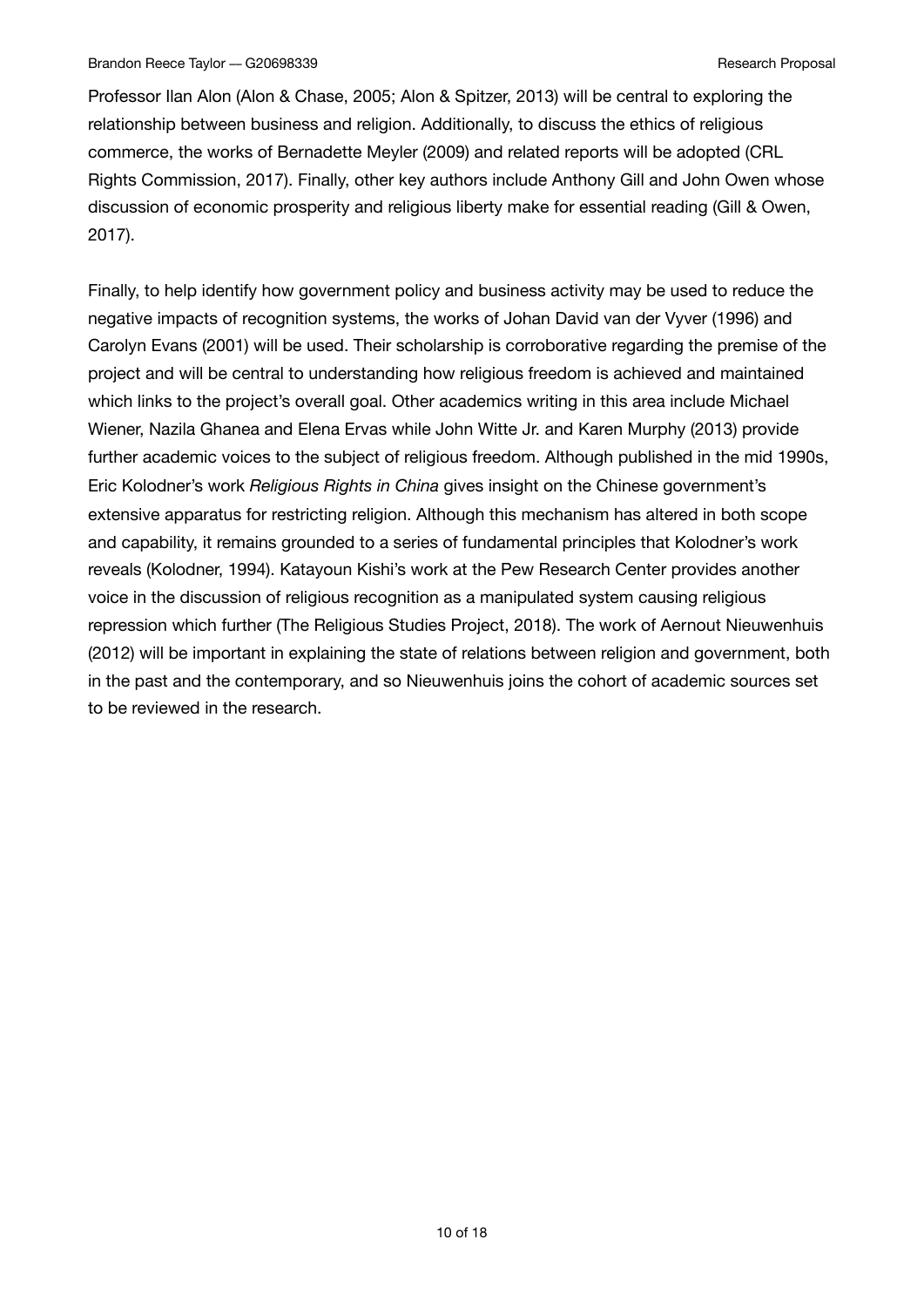## **Schedule**

––––––––––––––––––––––––––––––––––

| <b>Time Period</b>                           | <b>Anticipated Activities</b>                                                                                                                                                                                                                                                                                                                                                                                                                                                                                                                                                                                                                                                                                                                                                                                                                                                                                                                                                                                           |
|----------------------------------------------|-------------------------------------------------------------------------------------------------------------------------------------------------------------------------------------------------------------------------------------------------------------------------------------------------------------------------------------------------------------------------------------------------------------------------------------------------------------------------------------------------------------------------------------------------------------------------------------------------------------------------------------------------------------------------------------------------------------------------------------------------------------------------------------------------------------------------------------------------------------------------------------------------------------------------------------------------------------------------------------------------------------------------|
| <b>Year One</b><br>January 2021 - March 2021 | In-depth reading around topics from Part 2,<br>including:<br>• Definition of freedom of religion, its<br>components, prevalence in the world, and its<br>relationship with other universal human rights.<br>• The different types of processes for religious<br>recognition, how these differ from nation to<br>nation, beginning to categorise and link these<br>processes together, establish a clear<br>conception of the current state of how<br>religions and religious organisations are<br>recognised by governments around the world.<br>• How and why governments use the apparatus<br>of religious recognition to restrict religious<br>activity, what specific tactics are employed to<br>succeed in this endeavour<br>• How this restriction of religion caused by lack<br>of or bureaucracy in legal recognition impacts<br>on the conduct of business/commercial<br>operations for the religious organisation (e.g.<br>the collection of donations, missionary work,<br>religious text distribution etc.) |
| April 2021 - June 2021                       | • Preparation of Literature Review for Part 2<br>• Conducting interviews relevant to Part 2<br>• Collection of preparatory notes, planning the<br>in-depth structure of Part 2 (e.g. allocation of<br>sub-sections).<br>• Further preparatory works for Part 2<br>• Building references/bibliography for Part 2                                                                                                                                                                                                                                                                                                                                                                                                                                                                                                                                                                                                                                                                                                         |
| July 2021 - September 2021                   | • Begin first draft of Part 2                                                                                                                                                                                                                                                                                                                                                                                                                                                                                                                                                                                                                                                                                                                                                                                                                                                                                                                                                                                           |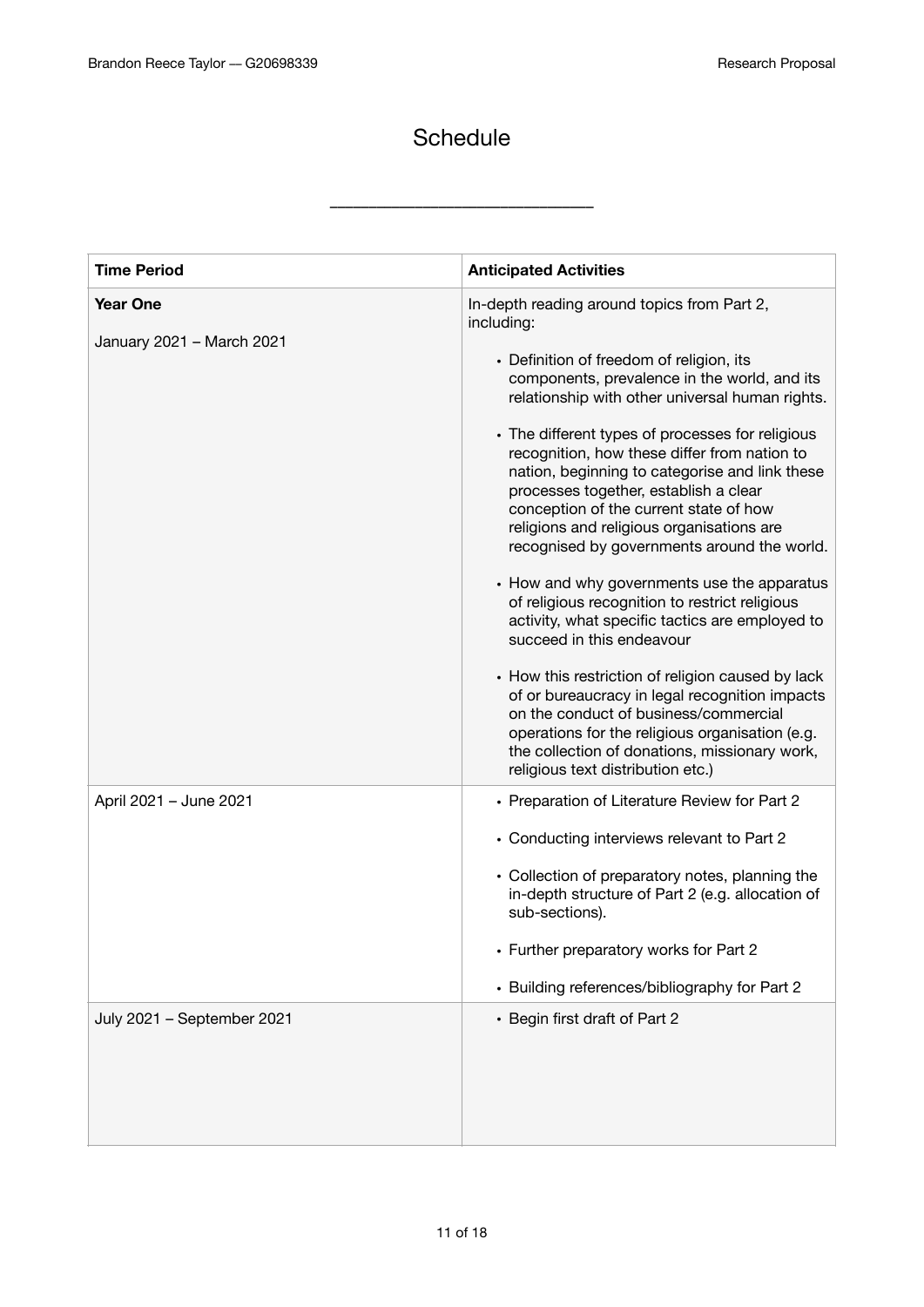| October 2021 - December 2021                 | • Complete draft of Part 2. The completion of a<br>draft of Part 2 will allow for me to better<br>understand how Part 3 can be structured<br>build upon Part 2. I will also be able to link the<br>research from Part 3 back to Part 2 more<br>easily if a draft of Part 2 is complete.                                                                                                                                                                                                                                                                                                                                                                                                                                                                                                                |
|----------------------------------------------|--------------------------------------------------------------------------------------------------------------------------------------------------------------------------------------------------------------------------------------------------------------------------------------------------------------------------------------------------------------------------------------------------------------------------------------------------------------------------------------------------------------------------------------------------------------------------------------------------------------------------------------------------------------------------------------------------------------------------------------------------------------------------------------------------------|
| <b>Year Two</b><br>January 2022 - March 2022 | In-depth reading around topics from Part 3,<br>including:<br>• Literature concerning the morality of religious<br>commercialisation, the necessity for religious<br>organisations to resemble businesses to<br>survive, the role of social media in the debate<br>around the ethics of religious commerce.<br>• The intersection between freedom of religion,<br>business conduct and an open economy.<br>• Religious marketing and advertising as<br>resembling religious freedom, the role of<br>religious marketing in the survivability of new<br>religious movements and how this relates to<br>the forced commercialisation of religion.<br>• The options for setting up a religious<br>organisation (use of the UK as a case study<br>and six other examples from each region of<br>the world). |
| April 2022 - June 2022                       | • Preparation of Literature Review for Part 3<br>• Conducting interviews relevant to Part 3<br>• Collection of preparatory notes, planning the<br>in-depth structure of Part 3 (e.g. allocation of<br>sub-sections).<br>• Further preparatory works for Part 3<br>• Building references/bibliography for Part 3                                                                                                                                                                                                                                                                                                                                                                                                                                                                                        |
| July 2022 - September 2022                   | • Begin first draft of Part 3                                                                                                                                                                                                                                                                                                                                                                                                                                                                                                                                                                                                                                                                                                                                                                          |
| October 2022 – December 2022                 | • Complete draft of Part 3<br>• Begin first draft of Part 4 (Part 4 will be a<br>discussion section for the research<br>conducted in Parts 2 and 3. Although some<br>separate reading is likely to be needed for<br>Part 4, this will be considerably lower in<br>volume in comparison to Parts 2 and 3 and<br>will not require as much time to collect.)                                                                                                                                                                                                                                                                                                                                                                                                                                              |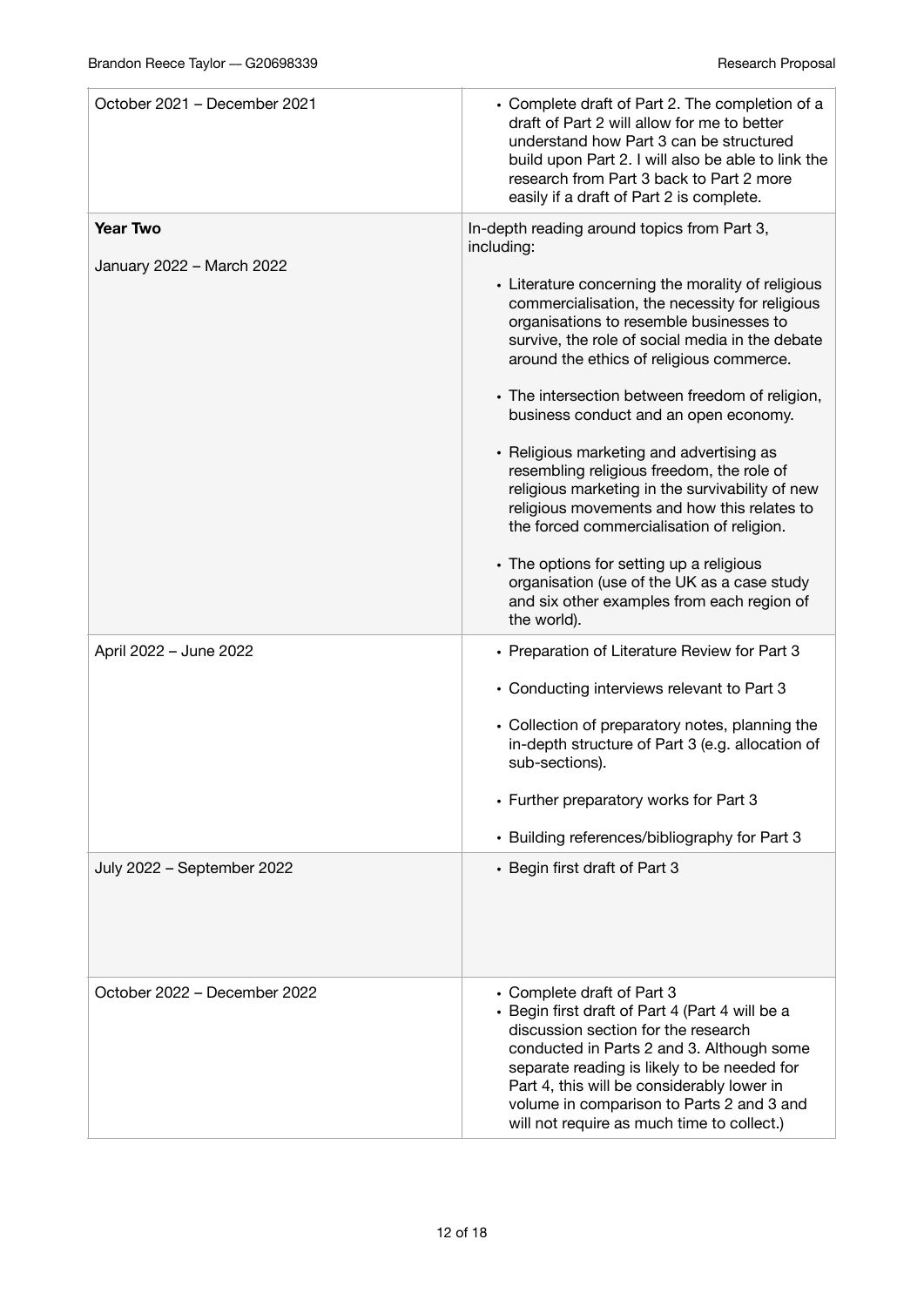| <b>Year Three</b><br>January 2023 - March 2023 | • Finish draft of Part 4<br>• Finish first draft of Part 5 (conclusion and<br>recommendations)<br>• Final write up begins (First total draft) |
|------------------------------------------------|-----------------------------------------------------------------------------------------------------------------------------------------------|
| April 2023 - June 2023                         | • Final write up continues (Editing first total<br>draft and beginning second total draft)                                                    |
| July 2023 - September 2023                     | • Final write up continues (Editing second total<br>draft)                                                                                    |
| October 2023 – December 2023                   | • Completion of Final Write-up (Editing third<br>total draft)                                                                                 |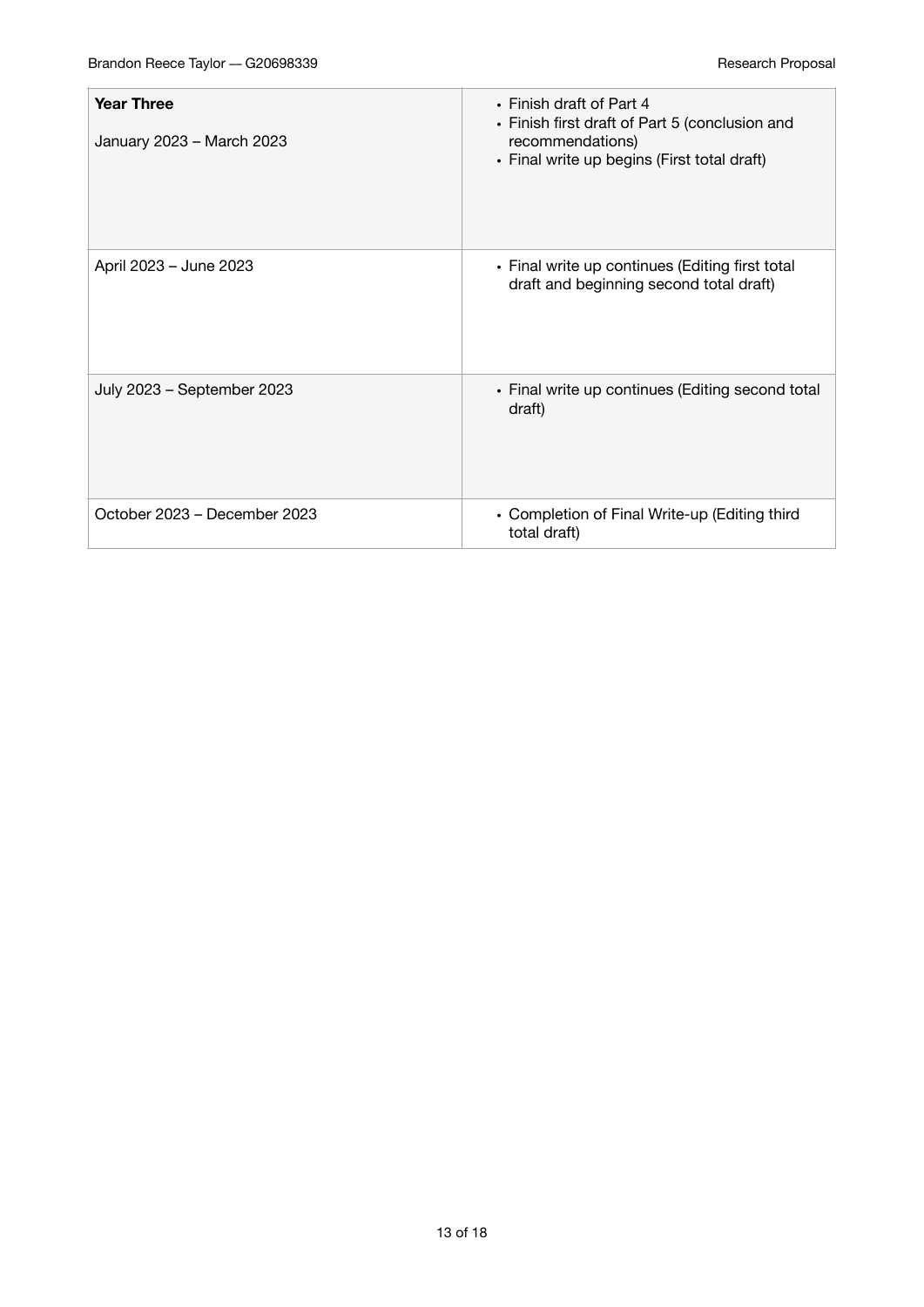## **References**

––––––––––––––––––––––––––––––––––

Ahmed, D. (2017). *Religion–State Relations.* Available: https://www.idea.int/sites/default/files/ publications/religion-state-relations-primer.pdf. Last accessed 3rd Sept 2020.

Alon, I., & Chase, G. (2005). Religious Freedom and Economic Prosperity. *Cato Journal*. 25 (2), p399-406.

Alon, I., & Spitzer, J. (2013). Does Religious Freedom Affect Country Risk Assessment?. *Journal of International and Area Studies*. 10 (2), p51-62.

Baran, E. (2020). *USCIRF Hearing: Religious Freedom in Russia and Central Asia.* Available: https://www.youtube.com/watch?v=aFTq7XocvfE&t=2359s. Last accessed 26th Sept 2020.

Bhat, M. M. A. (2019). The Constitutional Case Against the Citizenship Amendment Bill. *Economic and Political Weekly*. 54 (3), p12-14.

Bielefeldt, H. (2011). *A/HRC/19/60 – OHCHR.* Available: https://www.ohchr.org/Documents/ HRBodies/HRCouncil/RegularSession/Session19/A-HRC-19-60\_en.pdf. Last accessed 7th Sept 2020.

Borrell, J. (2019). *EU Annual Report on Human Rights and Democracy in the World 2019.* Available: https://eeas.europa.eu/sites/eeas/files/annual\_report\_e-version.pdf. Last accessed 11th Sept 2020.

Chase, G. (2014). Religiosity, Corruption, and Economic Growth. *Quarterly Review of Business Disciplines*. 1 (3), p263-272.

Chase, G. (2016). Freedom of Religion, Religiosity, and GDP per Capital. *Journal of International Business Research and Marketing*. 1 (5), p7-11.

Clark, G., Grim, B. J., & Snyder, R. E. (2014). Is Religious Freedom Good for Business?: A Conceptual and Empirical Analysis. *Interdisciplinary Journal of Research on Religion*. 10 (4), p1-19.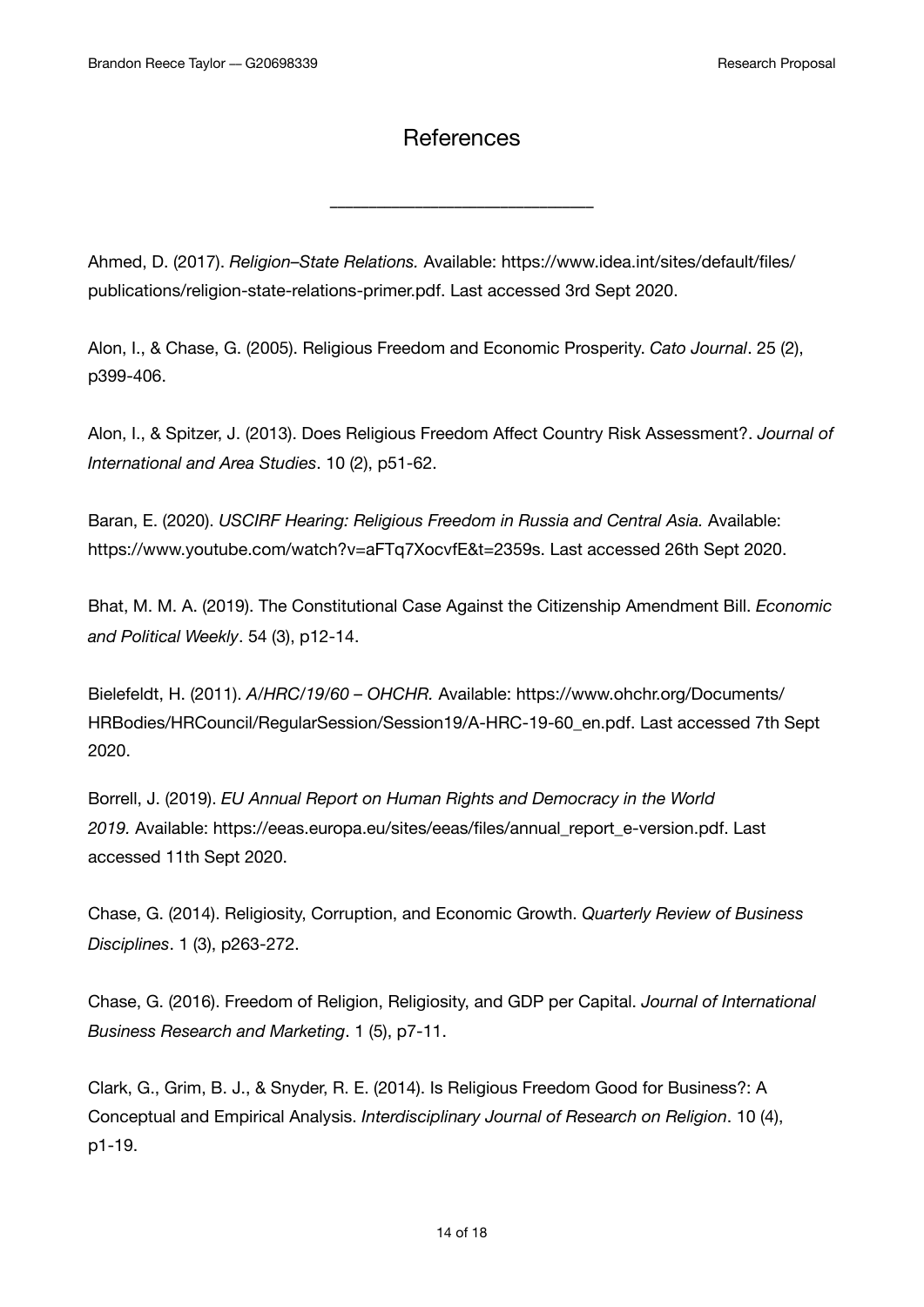Cooperman, A., Henne, P., Quinn, D. R., Schiller, A. (2016). *Restrictions on Women's Religious Attire.* Available: https://www.pewforum.org/2016/04/05/restrictions-on-womens-religious-attire/. Last accessed 5th Sept 2020.

Cooperman, A., Kishi, K., & Schiller, A. (2017). *Many Countries Favour Specific Religions, Officially or Unofficially.* Available: https://www.pewforum.org/wp-content/uploads/sites/7/2017/09/FULL-REPORT-FOR-WEB.pdf. Last accessed 3rd Sept 2020.

Cooperman, A., Majumdar, S., & Schiller, A. (2019). *A Closer Look at How Religious Restrictions Have Risen Around the World.* Available: https://www.pewforum.org/wp-content/uploads/sites/ 7/2019/07/Restrictions\_X\_WEB\_7-15\_FULL-VERSION-1.pdf. Last accessed 3rd Sept 2020.

CRL Rights Commission. (2017). *Report of the Hearings on the Commercialisation of Religion and Abuse of People's Belief Systems 2017.* Available: https://www.gov.za/sites/default/files/ gcis\_document/201708/report-commecializationofreligionandabuseofpeoplesbelievesystems.pdf. Last accessed 8th Sept 2020.

Durham, C. (2010). Legal Status of Religious Organizations: A Comparative Overview. *The Review of Faith & International Affairs*. 8 (2), p3-14.

Erisman, A., Phan, S., Lapin, D., Miller, D. W., Zakaullah, M. A.. (2015). Business and Religion: Religious Perspectives on Business from Buddhism, Christianity, Judaism, and Islam. In: Erisman, A., & Gautschi, D. *The Purpose of Business: Contemporary Perspectives from Different Walks of Life*. New York: Spinger. p157-171.

Evans, C (2001). Freedom of religion under the European Convention of Human Rights. Oxford: Oxford University Press. p15, 80, 116.

Finke, R. (1990). Religious Deregulation: Origins and Consequences. *Journal of Church and State*. 32 (3), p609-626.

Galperin, E., & O'Brien, D. (2016). *Russia Asks For The Impossible With Its New Surveillance Laws.* Available: https://www.eff.org/deeplinks/2016/07/russia-asks-impossible-its-newsurveillance-laws. Last accessed 26th Sept 2020.

Gill, A., & Owen IV, J. M. (2017). Religious liberty and economic prosperity: four lessons from the past. *Cato Journal*. 37 (1), p115-134.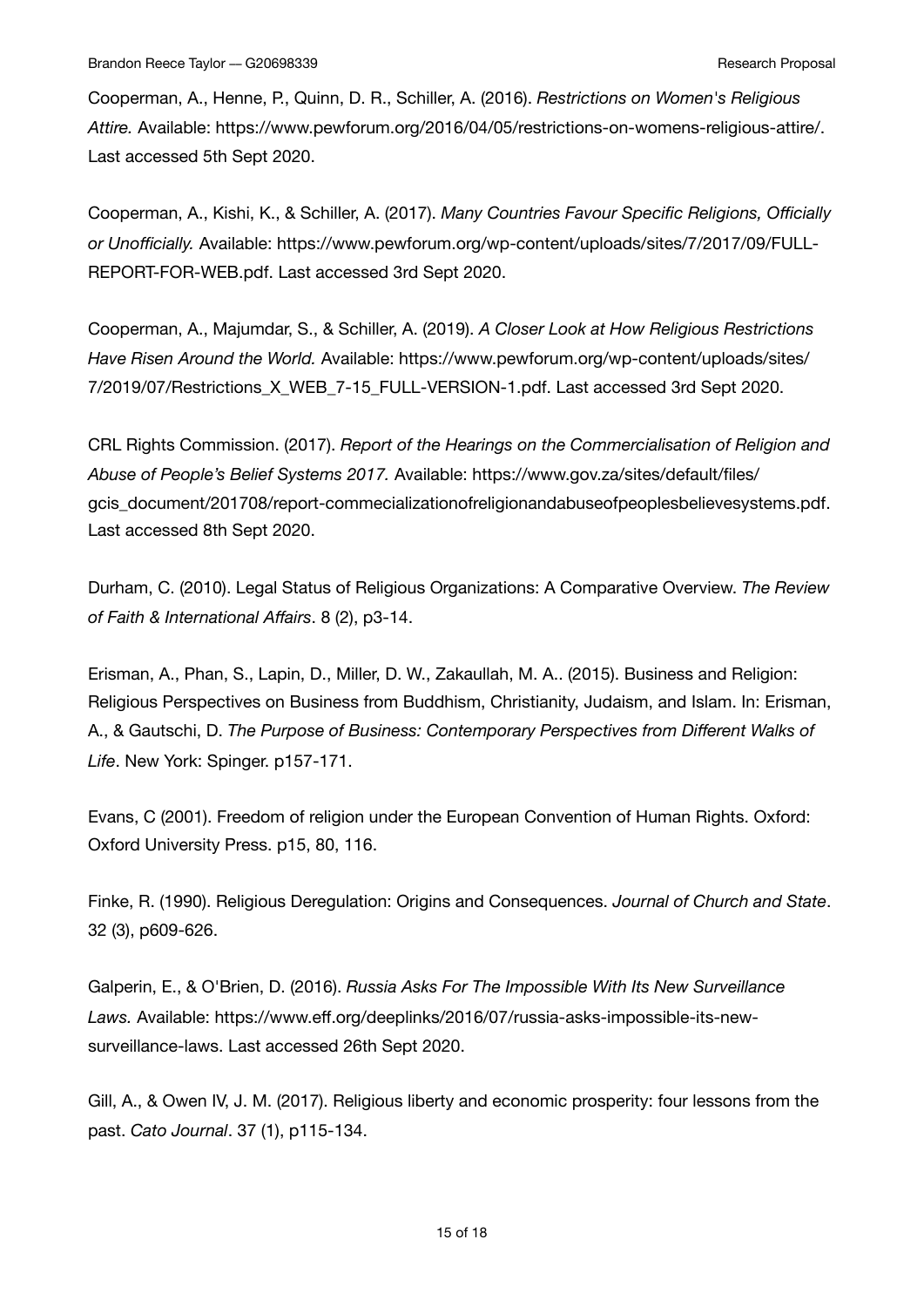Grim, B. J. (2014). *The link between economic and religious freedoms.* Available: https:// www.weforum.org/agenda/2014/12/the-link-between-economic-and-religious-freedoms/. Last accessed 8th Sept 2020.

Grim, B. J. (2017). *Religion may be bigger business than we thought. Here's why.* Available: https://www.weforum.org/agenda/2017/01/religion-bigger-business-than-we-thought/. Last accessed 8th Sept 2020.

Grim, B. J., & Finke, R. (2011). The Price of Freedom Denied: Religious Persecution and Conflict in the Twenty-First Century. New York: Cambridge University Press. p1-87.

Gürtler, D. (2018). *Different religious views around the world may translate into a competitive business advantage.* Available: https://www.rolandberger.com/en/Point-of-View/The-connectionbetween-religion-and-business.html. Last accessed 8th Sept 2020.

Halmai, G. (2015). *Religion and Constitutionalism: State-Church Relations and Religious Freedom.* Available: https://papers.ssrn.com/sol3/papers.cfm?abstract\_id=2609104. Last accessed 18th October 2020.

Halmai, G. (2017). *Varieties of State-Church Relations and Religious Freedom through Three Case Studies.* Available: https://me.eui.eu/gabor-halmai/wp-content/uploads/sites/385/2018/05/ Varieties-of-State-Church-Relations-and-Religious-Freedom-Through.pdf. Last accessed 18th October 2020.

Hefner, R. W. (2015). Varieties of Religious Freedom and Governance: A Practical Perspective. In: Danchin, P. G., Hurd, E. S., Mahmood, S., & Sullivan, W. F. *Politics of Religious Freedom*. Chicago: The University of Chicago Press. p127-148.

Honneth, A (1996). *The Struggle for Recognition: The Moral Grammar of Social Conflicts*. Massachusetts: MIT Press. p1-64.

Humanists UK. (2020). *Couples head to High Court over legal recognition of humanist marriages in England and Wales.* Available: https://humanism.org.uk/2020/07/07/couples-head-to-high-courtover-legal-recognition-of-humanist-marriages-in-england-and-wales/. Last accessed 11th Sept 2020.

Ikäheimo, H. (2019). Causes for lack of recognition: from the secular to the non-secular. In: Kahlos, M., Koskinen, H. J., & Palmén, R. *Recognition and Religion: Contemporary and Historical Perspectives*. Abingdon: Routledge. p51-68.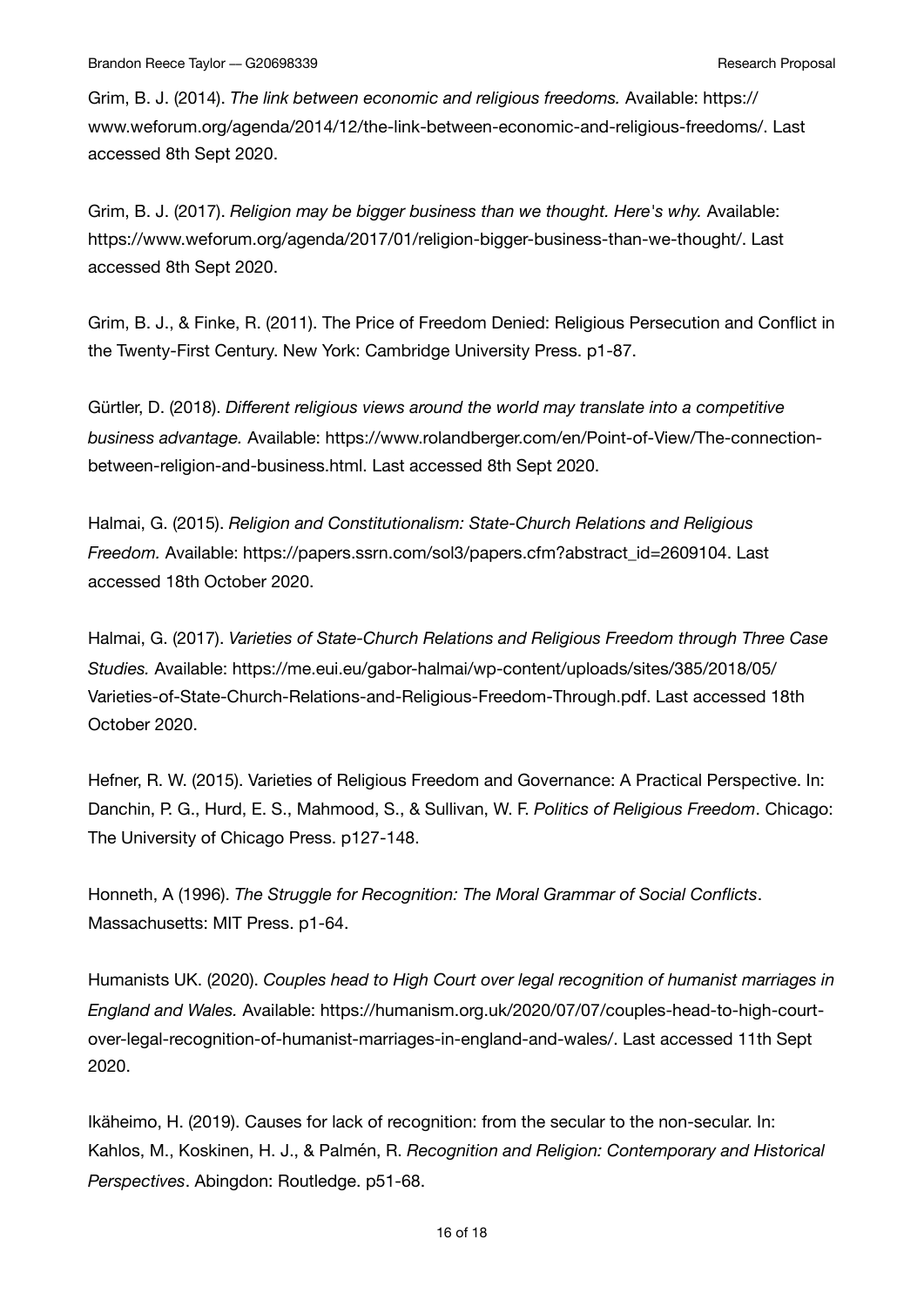Kishi, K., & Schiller, A. (2018). *Global Uptick in Government Restrictions on Religion in 2016.* Available: https://www.pewforum.org/wp-content/uploads/sites/7/2018/06/FULL-REPORT-W-APPENDIXES-6-27-18.pdf. Last accessed 3rd Sept 2020.

Kurenlahti, M., & Salonen, A. O. (2018). Rethinking Consumerism from the Perspective of Religion. *Sustainability*. 10 (2454), p1-18.

Li, S. (2020). Freedom In Handcuffs: Religious Freedom In The Constitution Of China. *Journal of Law and Religion*. 35 (1), p113-137.

Meyler, B. (2009). Commerce in Religion. *Scholarship@Cornell Law: A Digital Repository*. 84 (2), p887-912.

Murphy, K. (2013). *State security regimes and the right to freedom of religion and belief changes in Europe since 2001*. Abingdon: Routledge. p51, 83-176.

Nieuwenhuis, A. J. (2012). State and religion, a multidimensional relationship: Some comparative law remarks. *International Journal of Constitutional Law*. 10 (1), p153–174.

NowThis World. (2015). *What Are The Worst Countries For Christians?.* Available: https://youtu.be/ ZFCLLauLmfA?t=15. Last accessed 16th Sept 2020.

OHCHR. (2020). *Special Rapporteur on freedom of religion or belief.* Available: https:// www.ohchr.org/EN/Issues/FreedomReligion/Pages/FreedomReligionIndex.aspx. Last accessed 4th Sept 2020.

Princewell, A. N. (2017). Church Commercialization in Nigeria: Implications for Public Relations Practice. *Journal of Philosophy, Culture and Religion*. 28 (1), p1-11.

Stearns, P. N. (2006). *Consumerism in World History: The Global Transformation of Desire*. New York: Routledge. p1, 4-6.

Taylor, C. (1992). *Multiculturalism and the politics of recognition*. Princeton: Princeton University Press. p1-10, 26, 99.

The Law Library of Congress. (2018). *China: Religion and Chinese Law.* Available: https:// www.justice.gov/eoir/page/file/1068681/download. Last accessed 26th Sept 2020.